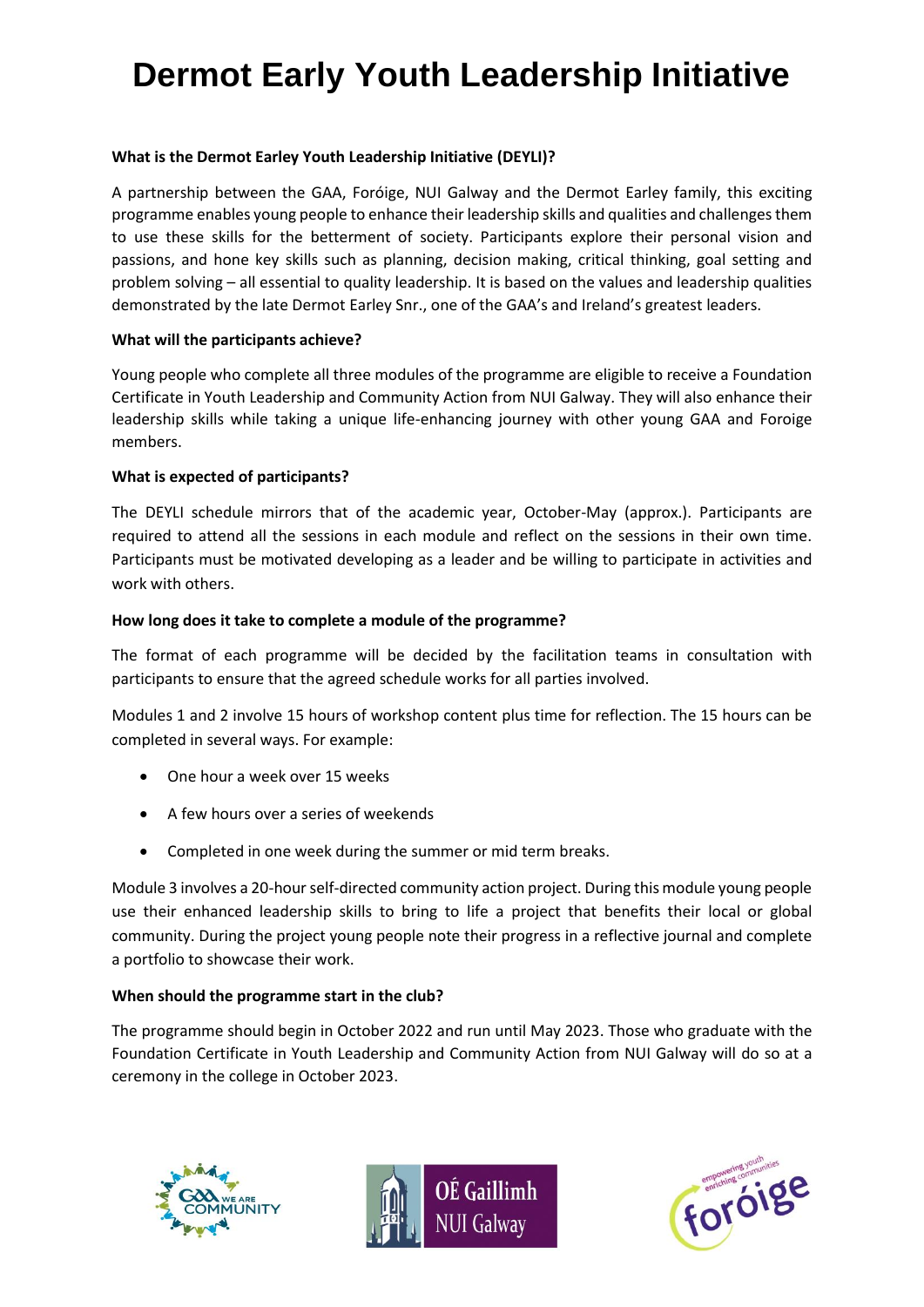# **Dermot Early Youth Leadership Initiative**

# **Who is eligible to participate in the programme?**

To participate young persons must be:

- Be aged 15-18
- Be a GAA and/or Foróige member

# **Who is eligible to apply for NUIG accreditation?**

In order for someone to register for the NUIG accreditation in any given year they must be aged 16 by January 1st of that year. So for those that are doing the programme in 2022/23 they will need to be 16 by 1st January 2023.

However, once they are 15 they can do the full programme and accreditation is open to them the following year if they do not meet the age by January 1st.

# **How many participants are required to roll out the DEYLI?**

We advise a minimum of 10 participants and maximum of 20 in any group.

# **How much does it cost?**

A €40 registration fee covers the cost of three workbooks.

Participants have the opportunity to go on to complete a Foundation Certificate in Youth Leadership and Community Action through NUI Galway. There is a €300 fee attached to the accreditation. (This does not need to be paid in a lump sum.)

# **Is there a requirement for all participants to register for the NUIG certificate?**

Registration for the NUIG Foundation Certificate in Youth Leadership and Community Action is optional. It is strongly encouraged that those that have completed the programme would put their work forward for accreditation but it is not compulsory. Participants can still complete the full programme without receiving the accreditation. There is also the option to register at a later stage should they not be in a position to do so in the current year of participation.

# **Can local clubs join up to deliver the DEYLI?**

Absolutely, we would love to see local clubs working with one another to deliver the programme. This may also reduce facilitator workload. Traditionally, the programme has been run at county level with participants from multiple clubs coming together in a central location for workshops. However, to reduce travel requirements clubs are being encouraged to host the DEYLI for their own members, or to work with other local clubs as part of a hub.

## **How many tutors are required?**

A minimum of 2 tutors are required to co-facilitate the programme but three would help share the workload. If your group exceeds 20 participants, a third tutor is required.